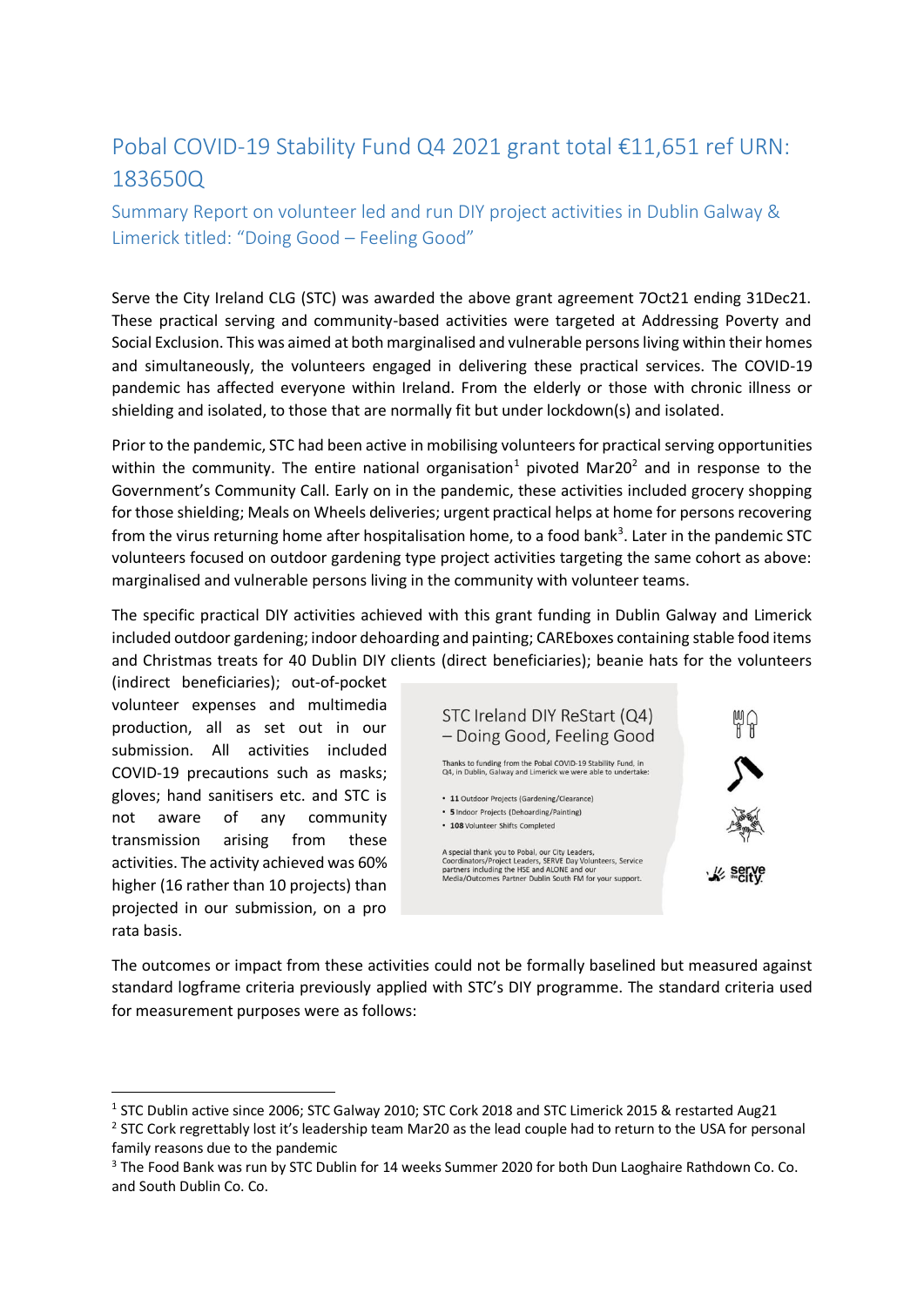- 1. DIY clients (direct beneficiaries) based on client's own feedback and sense of wellbeing both on the day and afterwards plus in some cases from the social worker or key worker referring the client to STC
- 2. Volunteers (indirect beneficiaries) based on volunteer's own feedback and sense of wellbeing and nascent civic empowerment both on the day and afterwards plus the results from an anonymous survey



3. The six Values of STC are sensed or evidenced across all stakeholders

The outcomes or short-term impact was overwhelming positive, from both clients and volunteers. Clients had practical challenges resolved within their homes and in a way (reflecting STC's Values) that lifted their physical and mental wellbeing. The volunteers were part of a team that overcame these challenges for their clients and all in a way that lifted their personal sense of wellbeing. Volunteer feedback from the survey demonstrated overwhelming satisfaction re wellbeing both during and after the voluntary activities with STC (summary survey results below). Some of these personalised stories of enhanced wellbeing are set out in multimedia format to follow this report, including videos; podcast and social media posts (STC Dublin; Galway and Limerick). These personalised stories of some clients; social workers and volunteers clearly demonstrated that Doing Good leads to Feeling Good, for all parties, in a tangible and real way.

All of the granted funds were exhausted in the delivery of this project. A set of management accounts, setting out the associated expenditures in Q4 (Oct-Dec 2021), is available in the financial statement below. The average spend of €66 per client and volunteer combined (see numbers below), in enhancing their sense of wellbeing, represents good value for money at a grass-roots level.

Finally, STC would like to thank all of its clients and social workers; volunteers; partners; suppliers (including their charity discounts received) and funder, who all made this project happen. A list of all stakeholders participating in this project is available in the appendices that follow this executive summary report.

Alan McElwee [alan@servethecity.ie](mailto:alan@servethecity.ie) On behalf of Serve the City Ireland CLG Feb22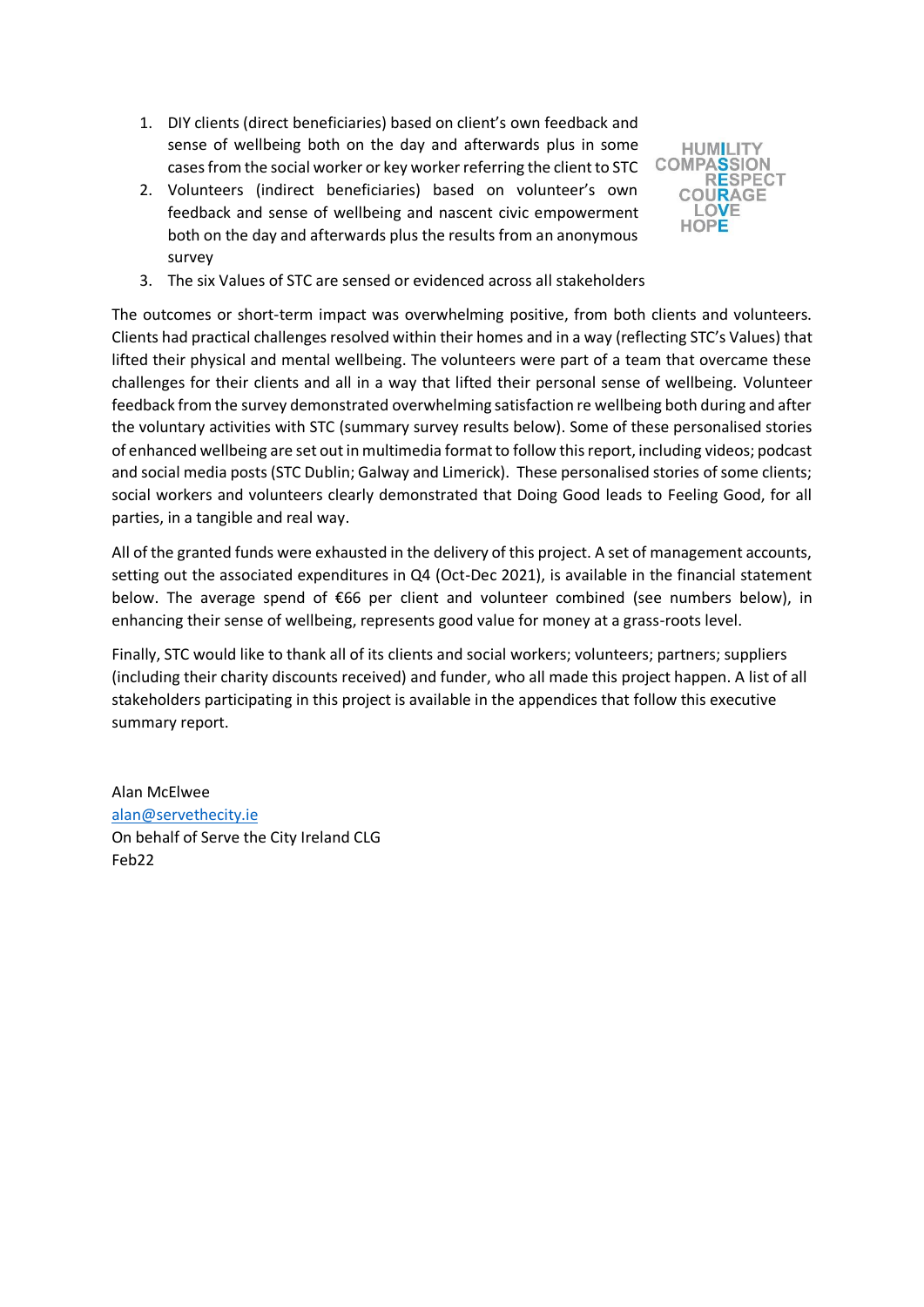### A list of all stakeholders participating in this project are as follows:

- 108 general volunteers mobilised and engaged
- 69 clients and their social workers served
- 7 volunteer leaders and coordinators
- ALONE
- Health Services Executive
- Tallaght University Hospital Social Work Team
- Dublin City Council
- Dun Laoghaire Rathdown County Council
- Focus Ireland Tenancy Support Services
- Dublin South FM as our media partner curating stories and post-production work
- EVERYTHIING Branded Ireland
- Devine's Hardware Rathfarnham
- The Rediscovery Centre (reused paint shop) Ballymun
- Chadwicks Limerick
- Woodies Galway
- Dublin City Volunteer Centre
- DLR Volunteer Centre
- Galway Volunteer Centre
- Limerick Volunteer Centre
- University College Dublin's Social Sciences Department Internship Programme
- 9 voluntary Board members of STC IRL CLG
- Pobal COVID-19 Stability Fund 2021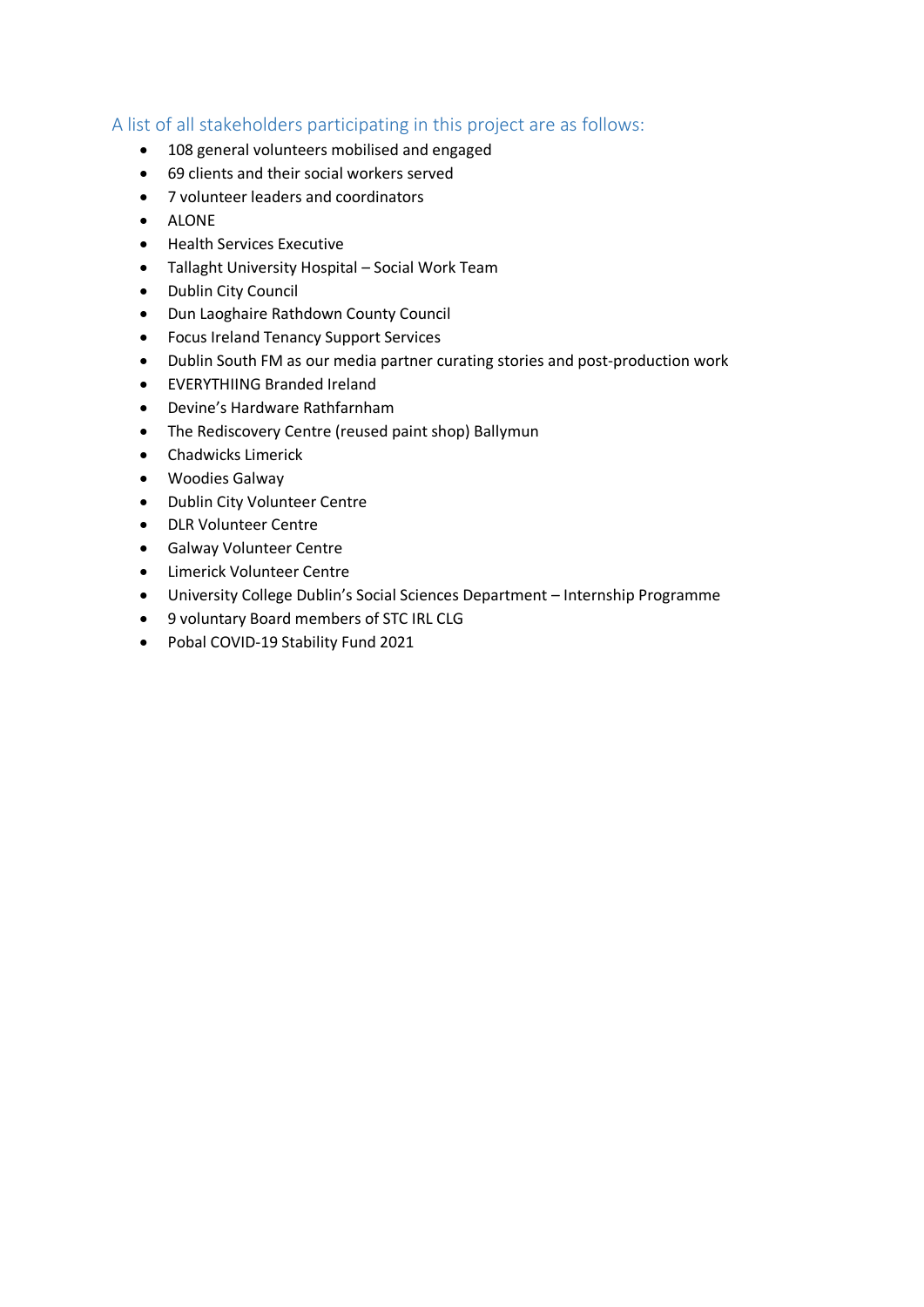## Q4 DIY Management Accounts incl Dublin Galway & Limerick

# **Income & Expenditure Pobal COVID-19 Stability Fund**

#### **1 October 2021 to 31 December 2021**

**€ Income Notes Serve Projects Income** Grant Income - Pobal Stability Fund €11,651.00  **Total Serve Projects Income €11,651.00 Total Income €11,651.00**

#### **Less Operating Expenses**

| <b>Underspend</b>                                            | €0.00      |                                              |
|--------------------------------------------------------------|------------|----------------------------------------------|
| <b>Total Operating Expenses</b>                              | €11,651.00 |                                              |
| <b>Total Serve Projects Expenditure</b>                      | €11,651.00 |                                              |
| <b>Volunteer Expenses</b>                                    | €666.56    |                                              |
| <b>Tools and Materials</b>                                   | €3.830.52  |                                              |
| Skip Hire                                                    | €2.249.89  |                                              |
| <b>Promotional Costs</b>                                     | €2,482.89  | Mutlimedia output & volunteer beanie<br>hats |
| Care Boxes                                                   | €1.560.74  | 40 # total for DIY clients 18Dec21           |
| <b>Serve Projects Expenditure</b><br>Administrative Services | €860.40    | 7.4%                                         |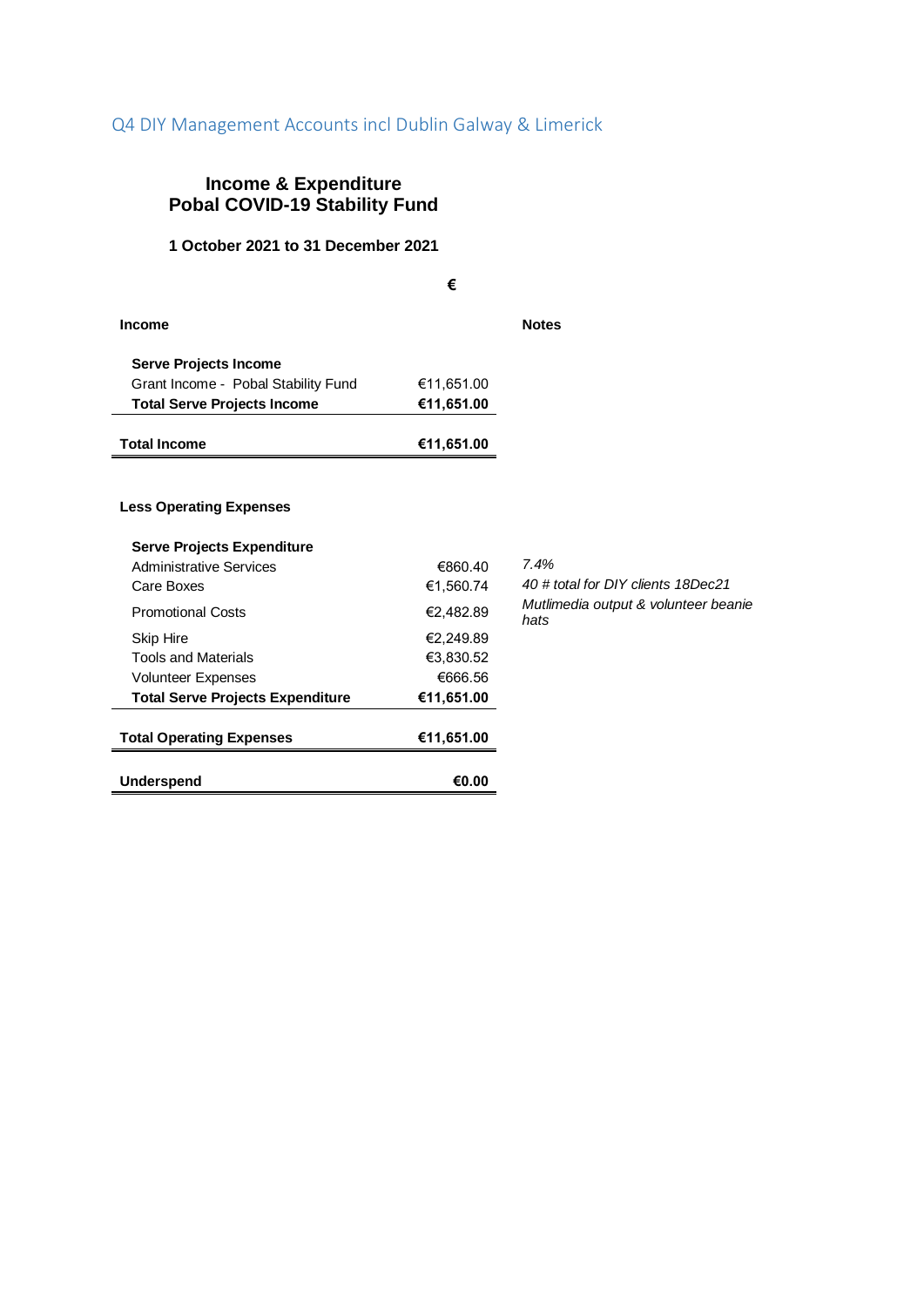### Summary of the anonymous volunteer survey results

The overwhelming responses are very positive with a selection of key questions re wellbeing below as well as a copy of the full survey:



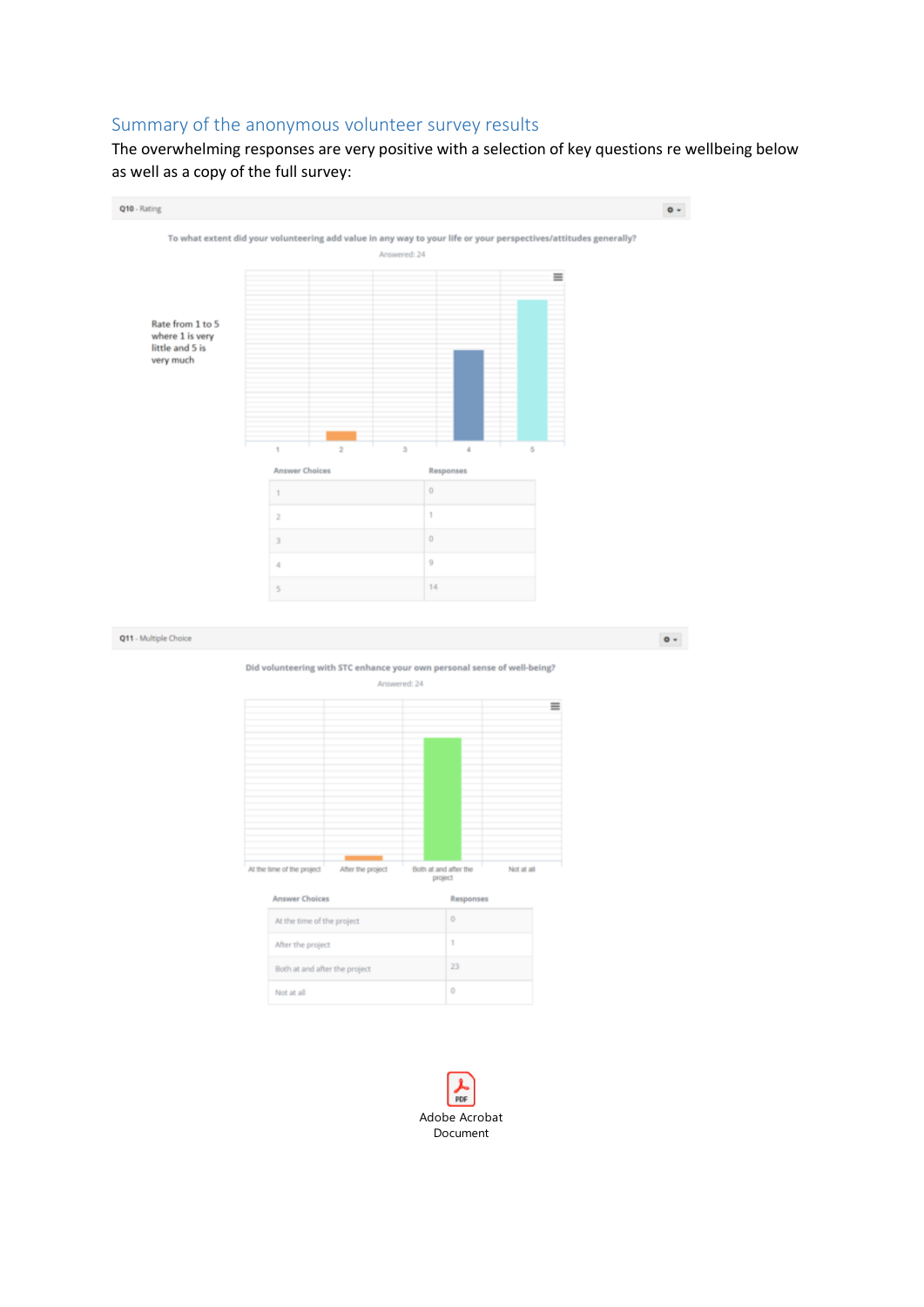# Multimedia storytelling features from this DIY project are available from the links below

- $\triangleright$  Video [HERE](https://youtu.be/XHRoiofjYYA)
- $\triangleright$  Pictures and posts on social media
	- o Facebook STC Dublin [HERE](https://www.facebook.com/stcdublin/)
	- o Facebook STC Galway [HERE](https://www.facebook.com/ServetheCityGalway)
	- o Facebook STC Limerick [HERE](https://www.facebook.com/stclimerick)
	- o Twitter STC IR[L HERE](https://twitter.com/servethecityirl)